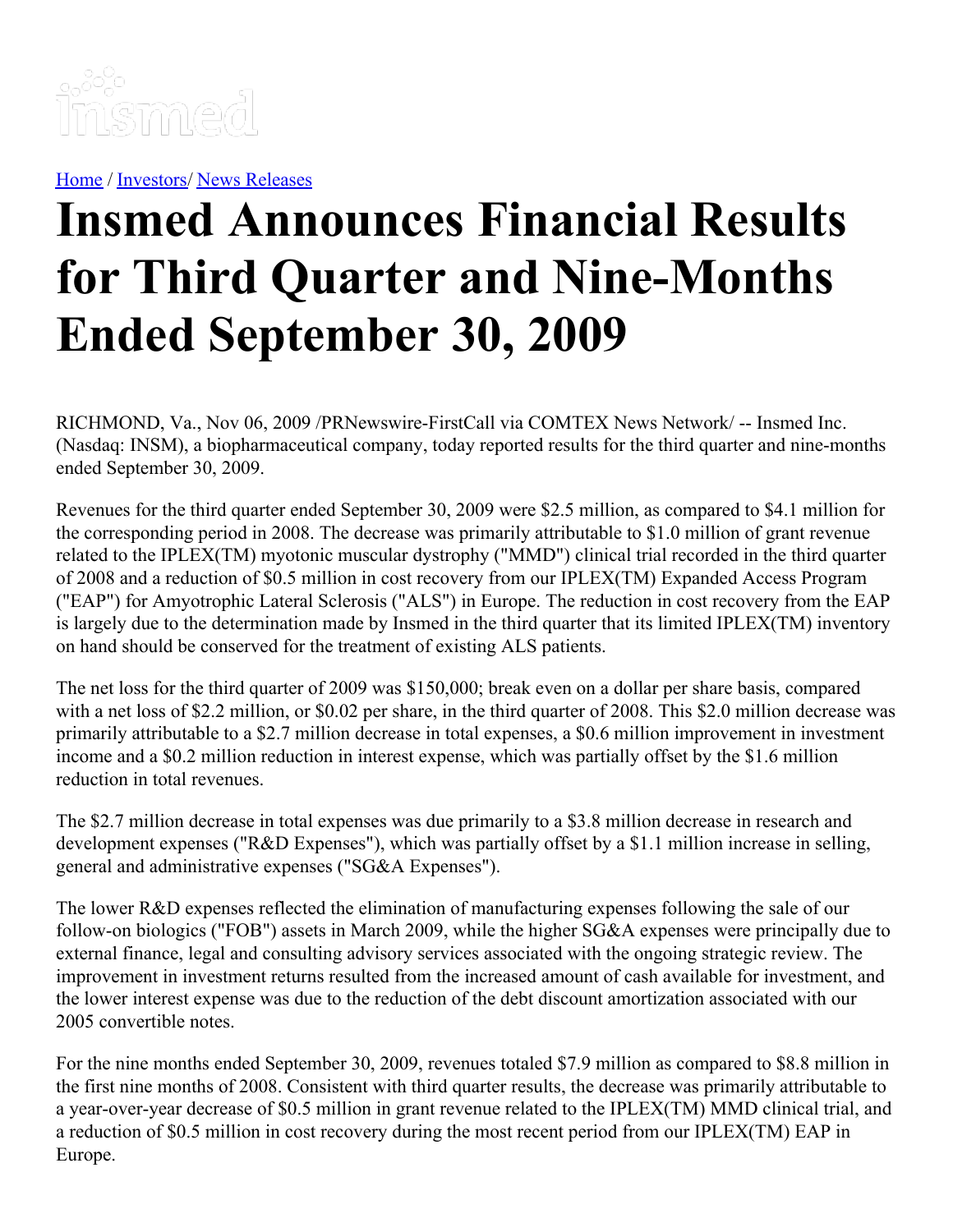Net income for the nine months ended September 30, 2009 was \$116.0 million, or \$0.92 per share, compared to a net loss of \$11.7 million, or \$0.10 per share, for first nine months of 2008. This \$127.7 million improvement was primarily due to the \$127.8 million before tax gain on sale of our FOB assets to Merck, combined with a \$2.6 million decrease in total expenses, a \$0.4 million improvement in investment returns, a \$0.3 million reduction in interest expense and the absence of a \$0.5 million loss on investments, which was offset by \$2.8 million of income tax expense on the gain on sale and a \$1.0 million reduction in net revenue.

The \$2.6 million decrease in total expenses was due to a \$7.3 million reduction in R&D expenses, which was partially offset by a \$4.7 million increase in SG&A expenses.

The \$7.3 million reduction in R&D expenses was due primarily to a decrease in manufacturing expenses following the sale of our FOB assets in March 2009. The \$4.7 million increase in SG&A expenses was due largely to a combination of the recognition of stock compensation expense for the restricted stock and restricted stock units that vested on March 31, 2009, and the award of bonuses, together with the increased finance, legal and consulting fees related to the ongoing strategic review; as previously mentioned. The \$0.5 million reduction in investment loss was due to the write off of the NAPO investment, which occurred in 2008.

"We are continuing our strategic review of alternatives with the assistance of our financial advisors, RBC Capital Markets, and have reviewed a number of high-quality opportunities," said Dr. Melvin Sharoky, Insmed's Chairman. "We remain focused on leveraging our strong balance sheet to grow our business and enhance shareholder value."

As of September 30, 2009, Insmed had total cash, cash equivalents, short-term investments, and certificate of deposits on hand totaling \$124.1 million, consisting of \$122.0 million in cash and short term investments and \$2.1 million in a certificate of deposit, as compared to \$2.4 million of cash on hand as of December 31, 2008. The \$121.7 million increase in total cash was due to the \$127.8 million in before tax proceeds from the sale of Insmed's FOB assets to Merck, \$4.1 million from the conversion of warrants and options into common stock, the release of a \$2.1 million previously restricted certificate of deposit and \$0.5 million from securities, which was partially offset by \$11.8 million utilized to fund operations and \$1.0 million for the partial repayment of the Company's 2005 convertible notes.

## Conference Call

To participate in today's 8:30 AM ET conference call, please dial 800-573-4754 (U.S. callers) or 617-224- 4325 (international), and provide passcode 14720373. A live webcast of the call will also be available at:

### <http://phx.corporate-ir.net/playerlink.zhtml?c=122332&s=wm&e=2498647>.

Please allow extra time prior to the webcast to register, download and install any necessary audio software.

The webcast will be archived for 30 days, and a telephone replay of the call will be available for seven days, beginning at 11:30 AM ET today at 888-286-8010 (U.S. callers) or 617-801-6888 (international), using passcode 92577797.

### About Insmed

Insmed Inc. is a biopharmaceutical company with unique protein development experience and a proprietary protein platform aimed at niche markets with unmet medical needs. For more information, please visit [http://www.insmed.com](http://www.insmed.com/).

### Forward-Looking Statements